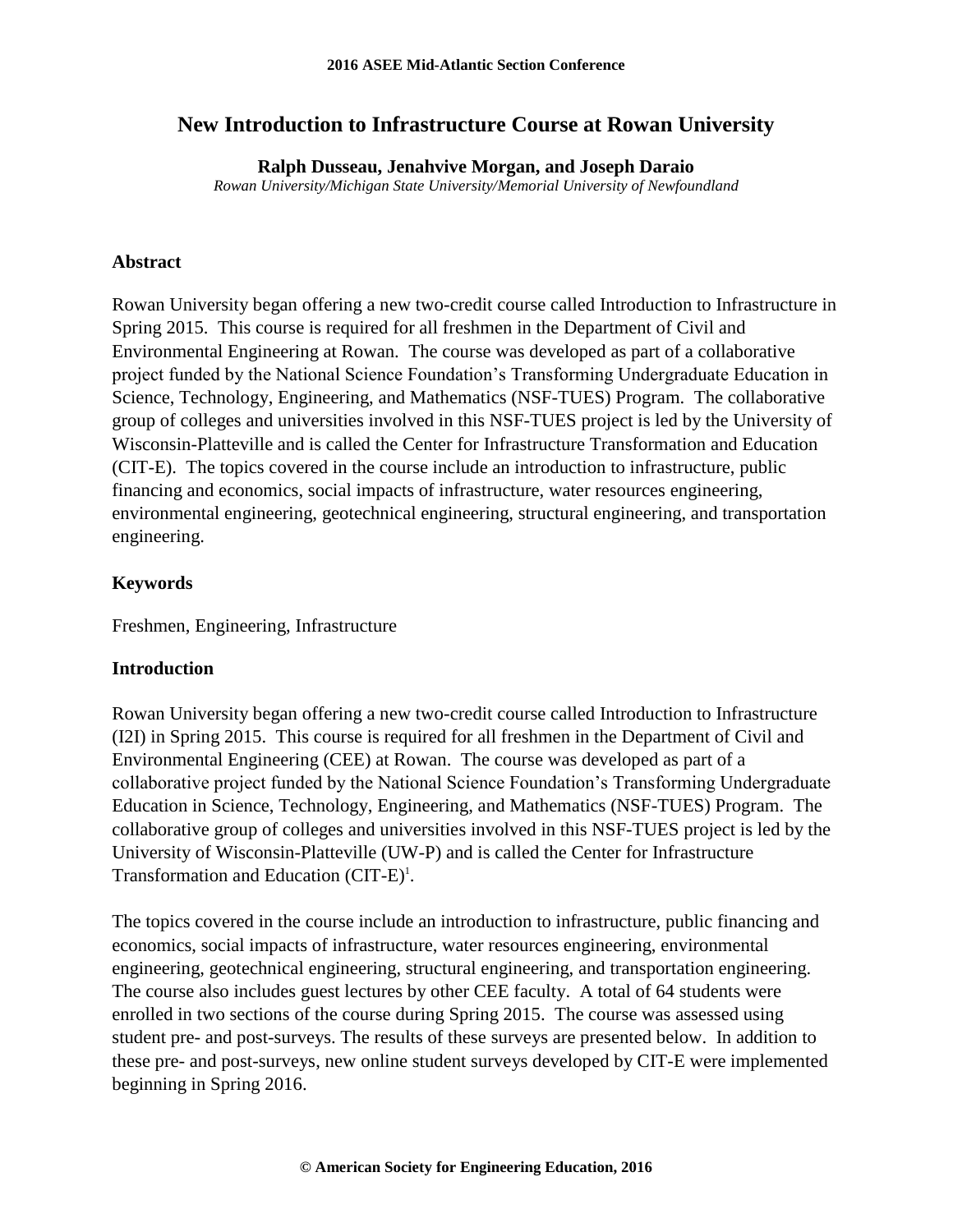The initial theme of the I2I course at Rowan was the impact of major storms on infrastructure<sup>2,3</sup>. We discussed the impacts of Superstorm Sandy on water and wastewater treatment plants in New Jersey, and the impacts of Hurricane Katrina on levees in New Orleans and on bridges in Louisiana, Mississippi, and Alabama<sup>4-8</sup>. These impacts include interruption of access to energy, clean water, and the ability to travel safely in the affected areas. Students considered how these services are interconnected, and the repercussions when access to them is no longer available. In addition, they investigated the social, economic, and political consequences when local infrastructure is no longer properly functioning. Students were required to write a team term paper on the failure of one levee or one bridge during Hurricane Katrina.

The areas covered in the following sections of the paper include a course overview, the assessment of the course, the impact of the course on student retention from the freshmen to sophomore years, and the original and revised themes for the course.

# **Course Overview**

The new Introduction to Infrastructure (I2I) course was taught for the first time at Rowan University in Spring 2015. The course is now a permanent part of the freshmen curriculum in the Department of Civil and Environmental Engineering (CEE) at Rowan. The course was team taught for the first time by Dr. Joseph Daraio and Dr. Ralph Dusseau. The original theme of the course was the impact of major storms on infrastructure. Dr. Daraio used lectures from UW-P and the United States Military Academy at West Point to cover the introduction to infrastructure, public financing and economics, and social impacts of infrastructure, and the areas of water resources engineering and environmental engineering. In particular, Dr. Daraio included the impact of Superstorm Sandy on the water and wastewater treatment plants in New Jersey. Dr. Dusseau used lectures from UW-P and his own lectures on Hurricane Katrina to cover the areas of geotechnical engineering, structural engineering, and transportation engineering. In particular, Dr. Dusseau discussed the impact of Hurricane Katrina on the Gulf Coast states. Student teams prepared term reports on the failure of one bridge or one levee as a result of Hurricane Katrina.

The I2I course was taught for the second time in Spring 2016. Enrollment was 74 students divided into two sections of 38 and 36 students. The course was team-taught by Dr. Dusseau and Dr. Jenahvive Morgan. Dr. Morgan was responsible for the introductory lectures and the lectures on water resources engineering and environmental engineering. Dr. Dusseau continued to teach the lectures on geotechnical engineering, structural engineering, and transportation engineering. Dr. Dusseau and Dr. Morgan changed the theme of the course as discussed below. The pre- and post-surveys were again implemented. In addition, the new online survey prepared by CIT-E was also implemented.

# **Assessment of the Course**

The key outcomes that are specific to Rowan University were the pre- and post-surveys that were conducted for the first and second years in the new Introduction to Infrastructure course at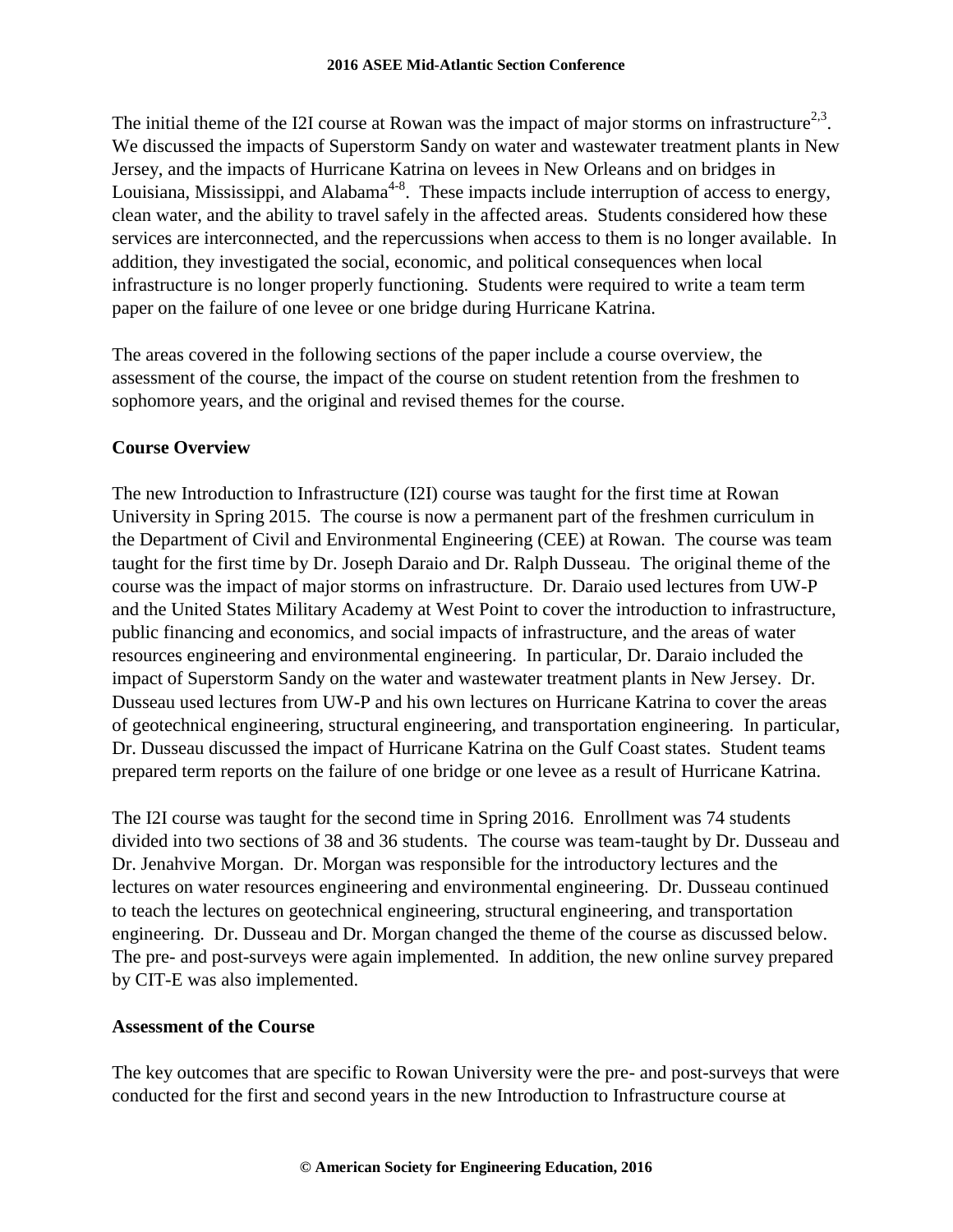#### **2016 ASEE Mid-Atlantic Section Conference**

Rowan University. The questions for both the pre- and post-surveys were the same. Many of the questions used for these surveys were based on a similar on-campus survey used at UW-P. In order to meet IRB requirements at Rowan University, the anonymity of the students had to be maintained throughout the survey process. Thus, the students were assigned random numbers on their syllabi and they proceeded to use these random numbers for both their pre- and postsurveys. This enabled direct comparisons between each student's pre- and post-survey responses. Four of the quantitative questions (1, 2, 9, and 10) that were included in the surveys will be discussed here:

Question 1 – Which is the most appropriate definition of "sustainability" as used by engineers?

For this question, the correct answer is "b". For 2016, the number of students who chose "b" increased slightly from the pre-survey to the post-survey: 45.8% of students got Question 1 correct before the class began and 46.3% got the question correct after the class ended. As a comparison, the pre-survey and post-survey percentages for Spring 2015 were 42% and 75%, respectively. This indicates that more emphasis was placed on sustainability during Spring 2015 versus Spring 2016. As a result of these Spring 2015 and Spring 2016 survey results, more emphasis will again be placed on sustainability for the third offering of the Introduction to Infrastructure course in Spring 2017.

Question 2 – If you were to characterize the state of the nation's infrastructure (roads, bridges, sewers, water supply, etc.) using a typical grade scale, what grades do you think would be most appropriate?

For this question, the correct answer is "c". For 2016, the number of students who chose "c" significantly increased from the pre-survey to the post-survey: 29.2% of students got Question 2 correct before the class began and 89.6% got the question correct after the class ended. This is very similar to the pre-survey and post-survey percentages for Spring 2015 which were 39% and 89%, respectively. Thus, the emphasis placed on grading the nation's infrastructure for the Spring 2015 and Spring 2016 offerings of the course will be continued for the third offering of the Introduction to Infrastructure course in Spring 2017.

Question 9 – Which area of civil engineering are you most interested in working in?

For this question, the answers were a) environmental engineering, b) water resources engineering, c) geotechnical engineering, d) structural engineering, e) transportation engineering, and f) other (explain). For 2016, the before and after percentages were a) 16.7% versus 19.7%, b) 11.9% versus 5.3%, c) 3.6% versus 10.5%, d) 47.6% versus 43.4%, e) 14.3% versus 17.1%, and f) 6.0% versus 3.9%, respectively. Thus, for Spring 2016, there was some movement away from water resources engineering, structural engineering, and other and some movement toward environmental engineering, geotechnical engineering, and transportation engineering. As a comparison, for Spring 2015, there was some movement away from environmental engineering and structural engineering and some movement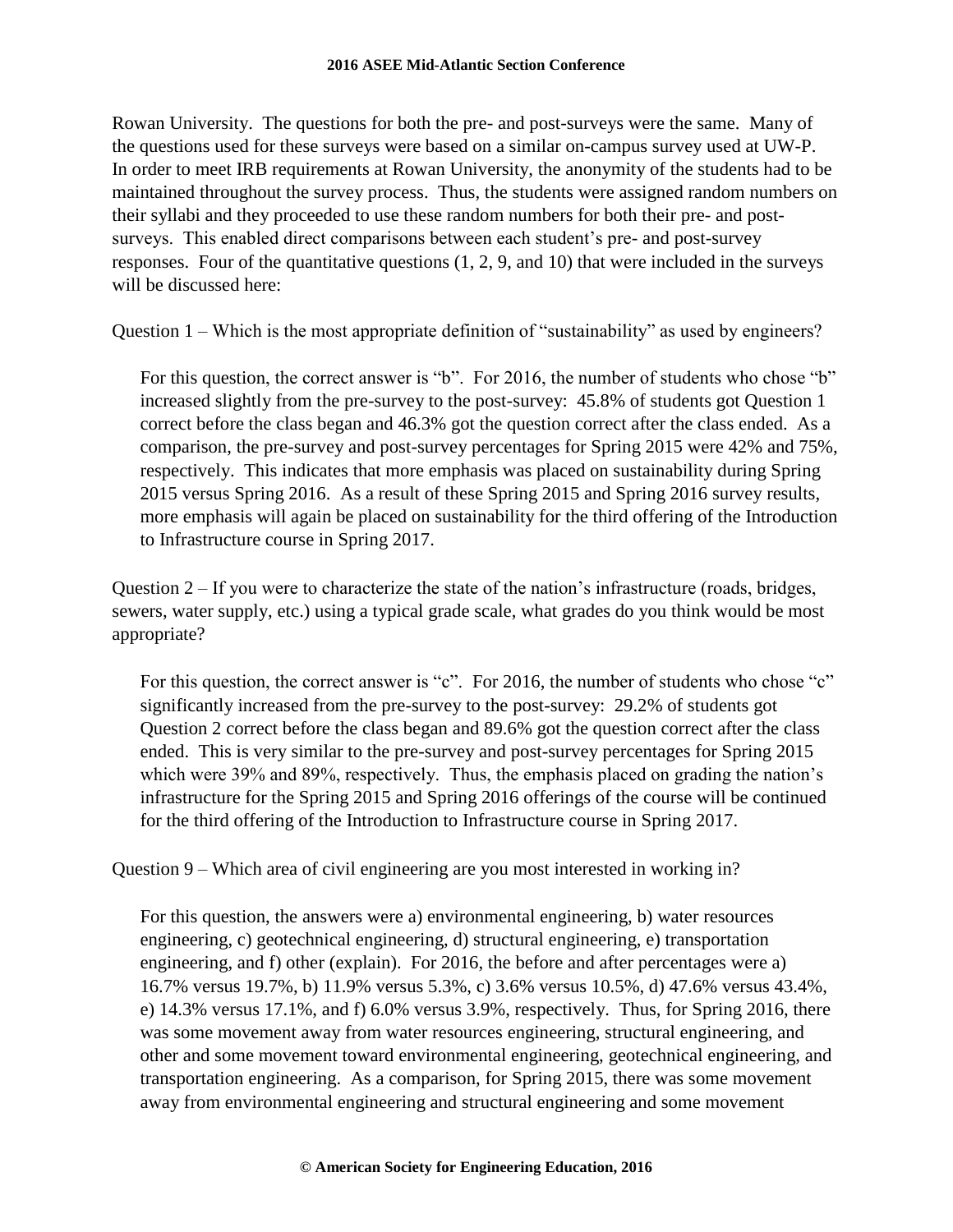toward geotechnical engineering, transportation engineering, and other with no change in water resources engineering. We assume that the changes in student preferences both years were a result of student knowledge gained during the course, especially in areas, such as geotechnical engineering and transportation engineering, that students may not have known as well before the course began.

Question 10 – What is your current level of interest in pursuing a career in civil engineering?

For this question, the answers included a) very high, b) high, c) moderate, d) low, and e) very low. For 2016, the before and after responses were a) 43.1% versus 52.2%, b) 43.1% versus 35.8%, c) 13.9% versus 7.5%, d) 0.0% versus 3.0%, and e) 0% versus 1.5%. Of the 61 students who registered both before and after survey responses to this question, the number of students whose interest in civil engineering increased during the semester was 14, the number of students whose interest decreased was 6, while the number of students whose interest remained the same was 41. Thus, there was a slight increase in the student level of interest in civil engineering as a career for Spring 2016, which is very similar to the results obtained for Spring 2015.

For Spring 2016, in addition to the in-class surveys discussed above, online pre- and postsurveys were also conducted by Carol Haden of Magnolia Consultants, Inc. as part of the CIT-E collaboration The before and after versions of these online surveys are the same. The results of these surveys have not yet been collated.

# **Impact on Student Retention**

One of the original goals of the I2I course was to increase student retention in CEE from the freshmen to sophomore years. During the year (2014) before the I2I course was implemented, the number of CEE students who moved on from the freshmen to sophomore years was 41 of 47 or 87%. During 2015, the number of students in the Introduction to Infrastructure course who moved on to the sophomore year in CEE was 60 of 64 or 94%. Two of the 64 students in the Introduction to Infrastructure course in 2015 were not CEE majors, but both moved on to become CEE sophomores. In addition, one student in the Introduction to Infrastructure course in 2015 decided to move on to another engineering major before the semester began. However, freshmen engineering students at Rowan are required to complete their freshmen years in their original majors before they are allowed to move on to other majors in the sophomore year. Data for student retention for 2016 has not yet been compiled.

# **Theme of the Course**

As noted above, the theme of the Introduction to Infrastructure course for Spring 2015 was the impact of severe storms on infrastructure.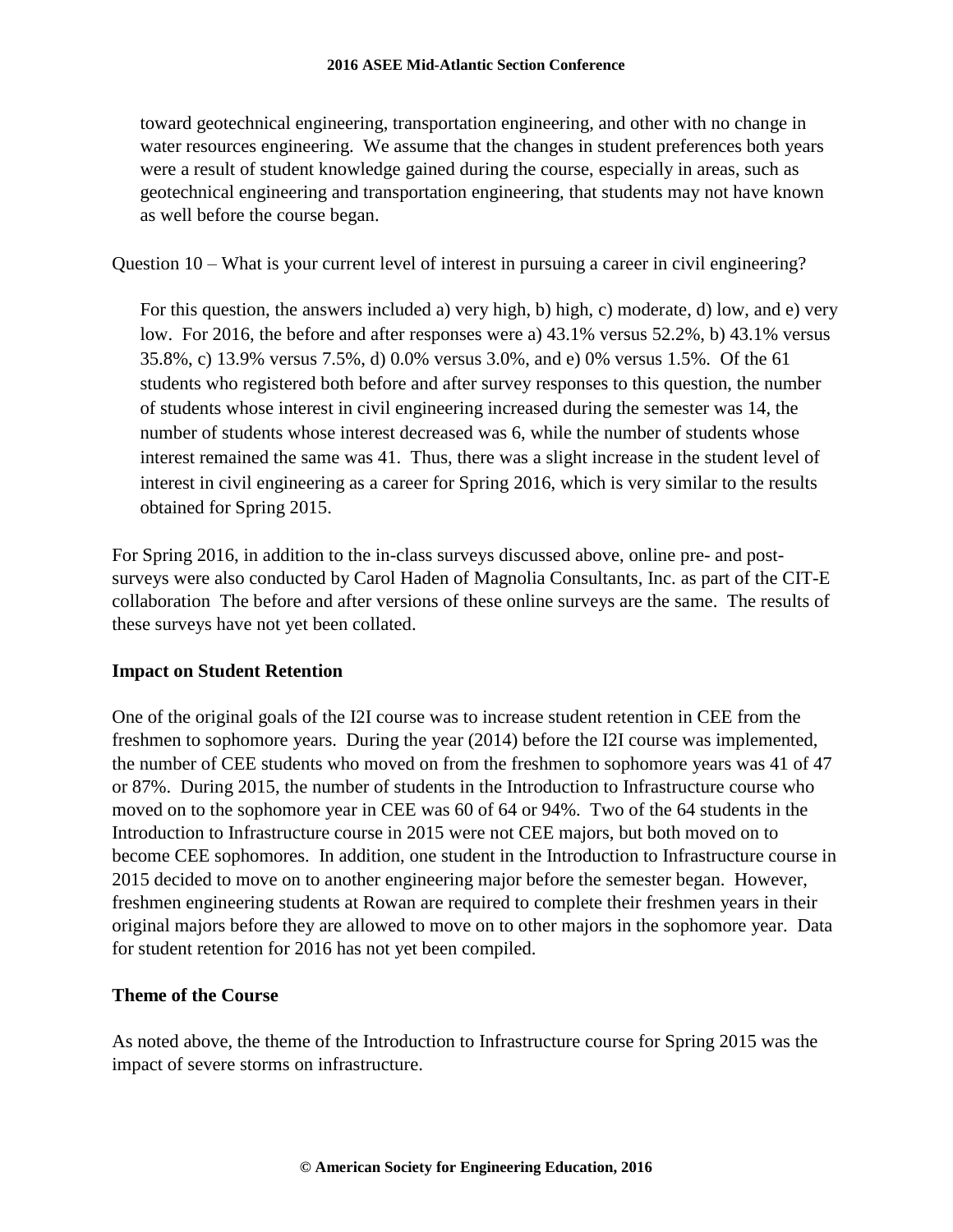For Spring 2016, the course transitioned to a broader theme dealing with the impact of extreme events on infrastructure. During Spring 2016, Dr. Morgan discussed the impact of global warming on infrastructure, especially as it relates to water resources engineering and environmental engineering. Special attention was paid to the impact of global warming on rivers, reservoirs, and dams. For Spring 2016, Dr. Dusseau continued to discuss the impact of Hurricane Katrina on the infrastructure of the Gulf Coast States of Louisiana, Mississippi, and Alabama. In particular, Dr. Dusseau discussed the impact of Katrina on the levee system of New Orleans and the bridges in Louisiana, Mississippi, and Alabama. Students were divided into teams of 3 or 4 students and required to write two term papers: one paper on the impact of climate change as it relates to water resources and environmental engineering and one paper on the failure of a bridge or levee during Hurricane Katrina.

Beginning in Spring 2017, Dr. Dusseau will discuss the impact of earthquakes on bridges, buildings, and lifeline systems. Dr. Dusseau will then alternate between the topics of hurricanes and earthquakes in alternating years. Team term papers will gain be required during Spring 2017.

# **Summary**

A new course entitled Introduction to Infrastructure (I2I) was offered at Rowan University for the first time in Spring 2015. The course is required for all freshmen students in the Civil and Environmental Engineering (CEE) Department. The enrollment for the two sections of the course in Spring 2015 totaled 64 students. The course served to introduce freshmen students to infrastructure in general and to the fields of environmental engineering, water resources engineering, geotechnical engineering, structural engineering, and transportation engineering. The theme for the course during the first year was the impact of extreme storms on infrastructure. The impact of Superstorm Sandy on the water and wastewater treatment facilities in New Jersey was discussed. The impact of Hurricane Katrina on the levees in New Orleans and the bridges in Louisiana, Mississippi, and Alabama was also discussed. Student teams prepared term papers on the failure of one levee or one bridge as a result of Hurricane Katrina.

I2I was offered for the second time in Spring 2016. Enrollments were 74 students divided between two sections. The basic topics covered remained the same. However, the revised theme for the course was the impact of extreme events on infrastructure. While the impact of Hurricane Katrina was again covered, the impact of climate change on rivers, reservoirs, and dams was included in place of Superstorm Sandy. Beginning in 2017, the impact of earthquakes on bridges and lifeline structures will be discussed in place of Hurricane Katrina.

### **Conclusions**

The authors are pleased with the assessment results which indicate a positive impact of the I2I course on freshmen student knowledge and perceptions of infrastructure and civil engineering. The authors are also very satisfied with the student retention from the freshman to sophomore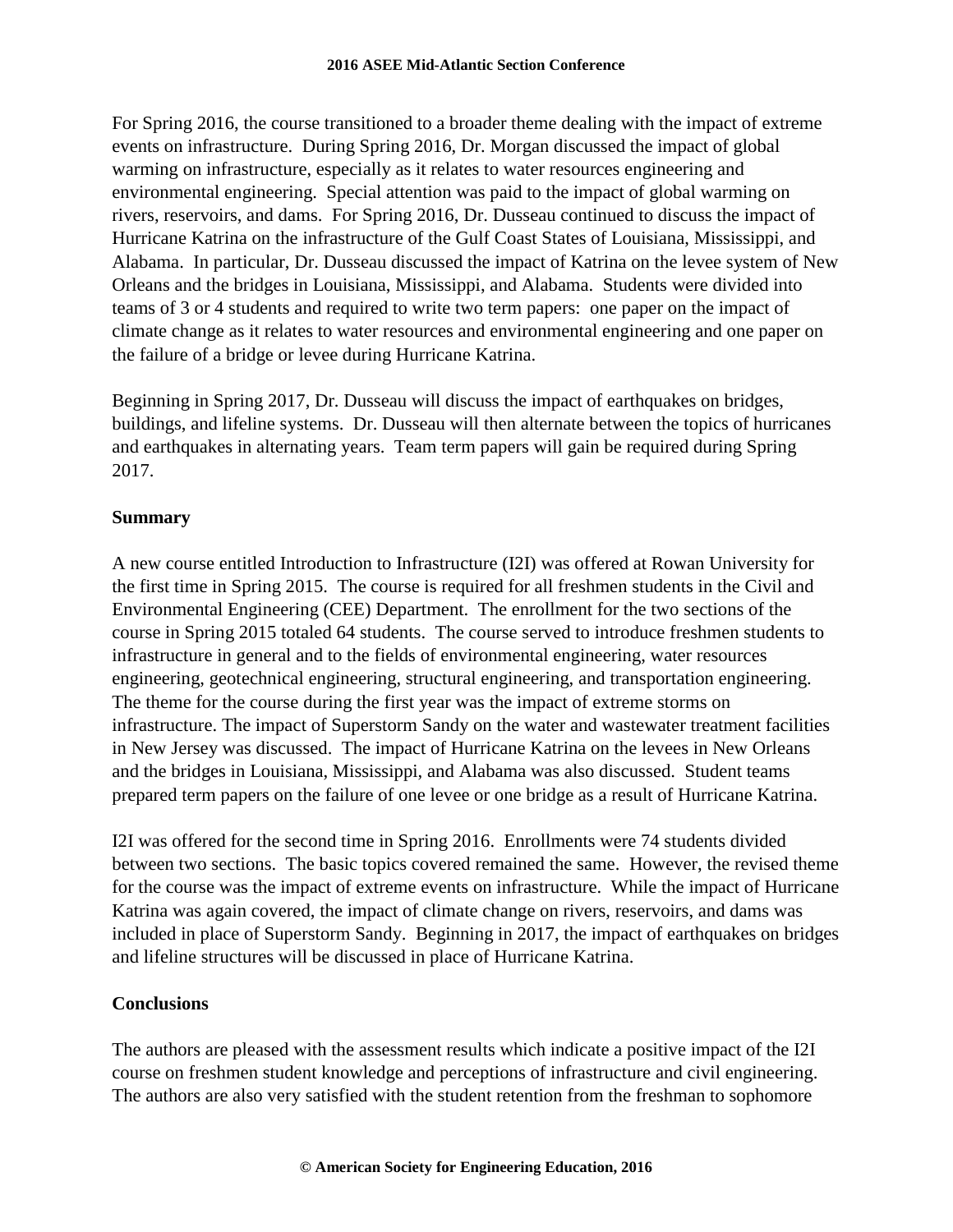years which increased from 87% in 2014 (without the I2I course) to 94% in 2015 (with the I2I course). Given the initial success of the I2I course, the CEE Department at Rowan University will continue to offer the I2I course as a required course for all freshmen CEE students.

#### **Acknowledgments**

We would like to acknowledge the support that we received for this project from the National Science Foundation: TUES Grant DUE-1323393 Training Next Generation Faculty and Students to Address the Infrastructure Crisis.

### **References**

- 1 Parker, Phillip, Steven Hart, Keith Thompson, and Matthew Roberts, "Creating an Infrastructure Education Community of Practice," *Proceedings of the 121st ASEE Annual Conference and Exposition*, Indianapolis, Indiana, June 15-18, 2014.
- 2 Daraio, Joseph and Ralph Dusseau, "Infrastructure Education using Extreme Storm Impact," *The CIP Report*, Center for Infrastructure Protection and Homeland Security, George Mason University, November 2014, pp. 26-28.
- 3 Daraio, Joseph. and Ralph Dusseau, "Infrastructure Education using the Impacts of Extreme Storms as Case Studies," *Proceedings of the 122nd ASEE Annual Conference and Exposition*, Seattle, Washington, June 14-17, 2015.
- 4 *New Jersey Department of Community Affairs Community Development Block Grant Disaster Recovery Action Plan (2013)*.Available at [http://www.state.nj.us/dca/announcements/pdf/CDBG-](http://www.state.nj.us/dca/announcements/pdf/CDBG-DisasterRecoveryActionPlan.pdf.)[DisasterRecoveryActionPlan.pdf.](http://www.state.nj.us/dca/announcements/pdf/CDBG-DisasterRecoveryActionPlan.pdf.) Accessed September 14, 2014.
- 5 Padgett, Jamie, Reginald DesRoches, Bryant Nielson, Mark Yashinsky, Oh-Sung Kwon, Nick Burdette, and Ed Tavera, "Bridge Damage and Repair Costs from Hurricane Katrina," *ASCE Journal of Bridge Engineering*, ASCE, Reston, VA, January/February 2008, pp. 6-14.
- 6 Waple, Anne, *Hurricane Katrina*, National Oceanic and Atmospheric Administration, National Climate Data Center, Asheville, NC, December 2005.
- 7 *The New Orleans Hurricane Protection System: What Went Wrong and Why*, A report by the American Society of Civil Engineers Hurricane Katrina External Review Panel, ASCE Reston, VA, 2007.
- 8 *The Federal Response to Hurricane Katrina: Lessons Learned*, The White House, Washington, DC, February 2006.

### **Ralph Dusseau**

Ralph A. Dusseau, Ph.D., P.E., graduated with his doctorate in civil engineering from Michigan State University in 1985. He taught at Wayne State University from 1985 to 1995. Beginning in 1995, Dr. Dusseau served as Professor and Founding Chair of the Department of Civil and Environmental Engineering at Rowan University. He is currently serving as Professor and Associate Chair of the department. Dr. Dusseau is a licensed professional engineer in the State of Michigan. His research interests include computer modeling and dynamic structural analysis of bridges and transit busses. Dr. Dusseau also conducts research in the area of engineering education.